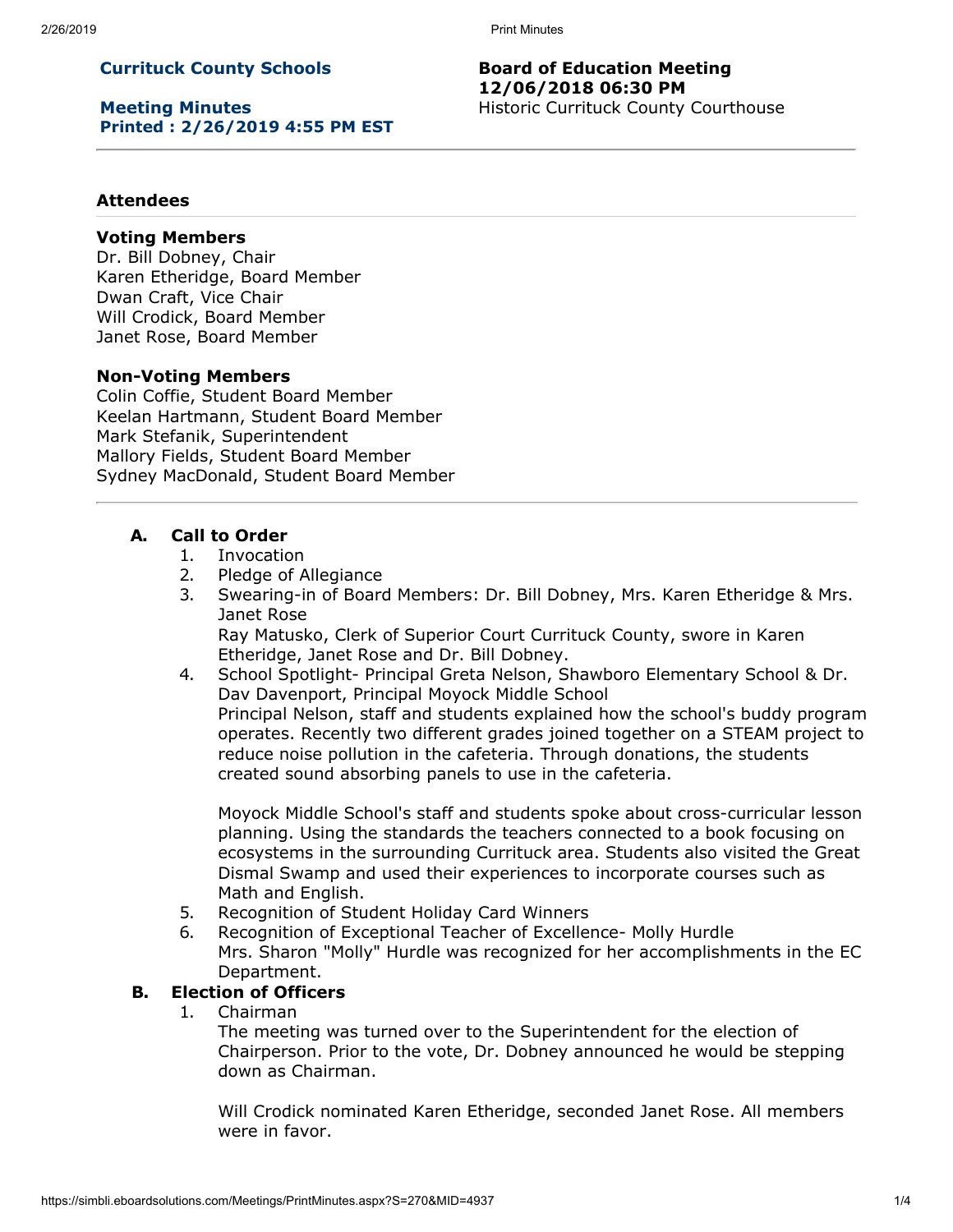2. Vice-Chairman

The meeting was turned over to Chair Woman Etheridge.

Mrs. Etheridge asked for a nomination for Vice Chairperson. Will Croddick nominated Janet Rose, seconded by Karen Etheridge. All members were in favor.

# **C. Approval of Agenda (Action)**

Motion made by: Dr. Bill Dobney Motion seconded by: Janet Rose Voting: Unanimously Approved

**D. Public Comment Session** With no comments, the session was closed.

# **E. Student Board Member Report**

The Student Board Members reported on school events, athletics and competitions.

**F. Discussion on Policy 6420 Contracts with the Board & Policy 9120 Bidding for Construction Work**

The Board discussed the prior approved revisions to Policy 6420 & 9120. The revisions increased the project approval amount from \$50,000 to \$90,000. This would allow Administration to move forward on projects not exceeding \$90,000 without the Board's approval. Dawn Craft asked about recommendations from NCSBA and the schools' attorney. Mr. Stefanik said \$90,000 was now the normal limit. Mr. Crodick said he may have made an error in judgement voting in favor of the increase but due to the upcoming budget he was now concerned. He believed having multiple people review projects before spending may be best.

Janet Rose said she thought it was a good idea to report to the board each month items above \$50,000. It was determined that the current policy does include the monthly reporting requirement. Dr. Dobney asked if the majority of the items were already approved in the Capital Outlay Budget. It was determined that not all repair items/projects were included.

Laurie Trussell, Finance Officer, said maybe half of the items between \$50,000 to \$90,000 are in the Capital Outlay Budget. Other items such as cleaning contracts, lawn care, waste removal, CHKD athletic trainers and worker compensation are not in Capital Outlay. Superintendent Stefanik also noted that now the total of multiyear contracts must be presented, not the individual yearly cost. Mr. Crodick made a motion to reverse the amount back to \$50,000 (seconded by Karen Etheridge) Motion made by: Will Crodick

Motion seconded by: Karen Etheridge Voting: Dr. Bill Dobney - No Karen Etheridge - Yes Dwan Craft - No Will Crodick - Yes Janet Rose - Yes

# **G. Policy 2450 Suspension of Board Policy (Action)**

The Board agreed to use Policy 2450 to suspend policies 3410 & 3320.

1. Policy 3410 Testing & Assessment Program

Current policy requires the end of course testing to count as 20% of the final grade. The state's standards in Math have changed. A study of the results will delay the district's test results. Results will not be back in time to be counted by the end of the semester. The state has already announced new standards for next year's English test; however, anticipated revisions to policy will alleviate the need to suspend the district's testing policy in the future.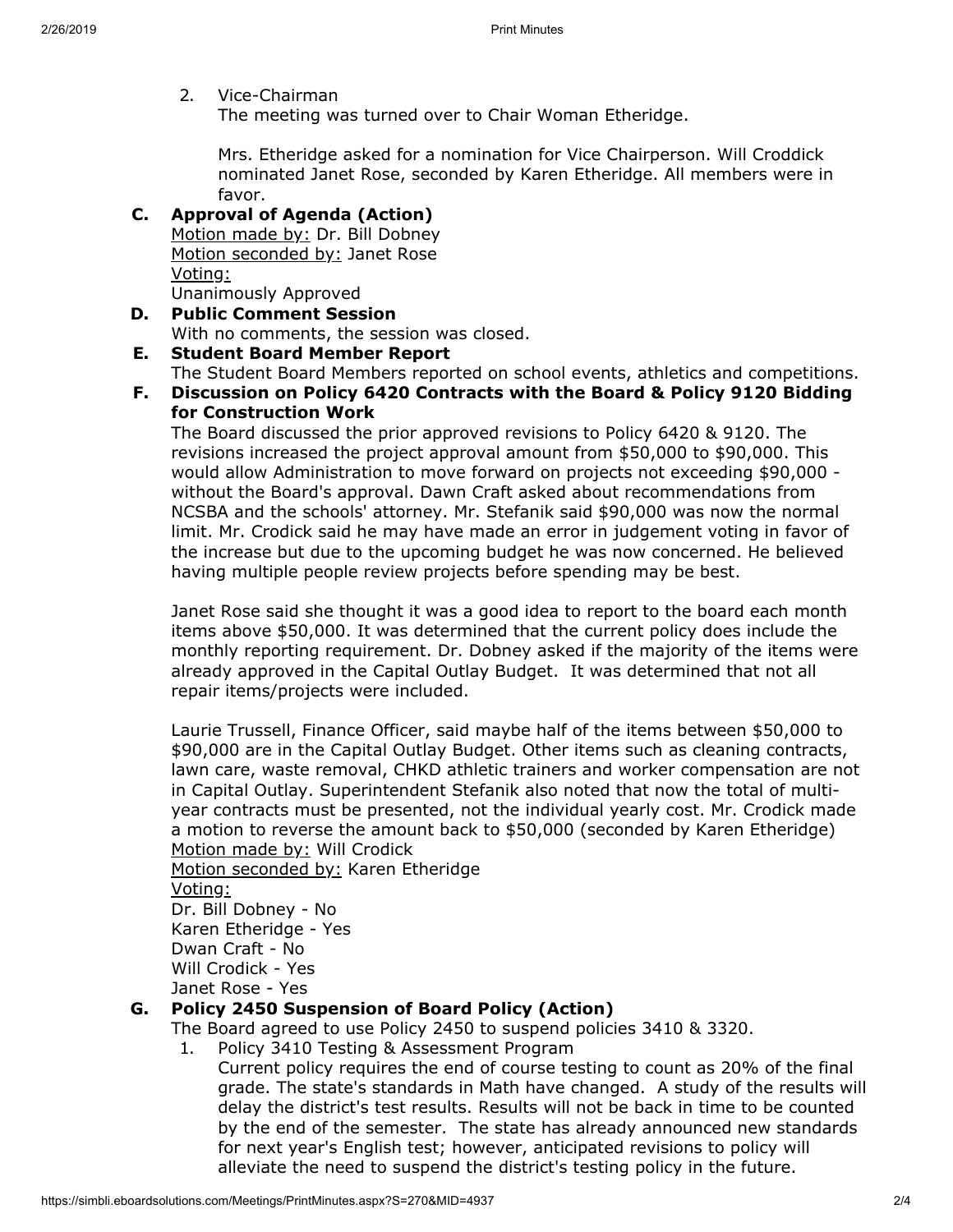A motion was made by Dwan Craft, seconded by Dr. Dobney. All members were in in favor.

A motion was made by Janet Rose and seconded by Karen Etheridge to suspend the portion of policy 3410 referencing students exemption from final exams. With the policy suspension, the district would follow the CCHS student handbook which stated students will be exempt. Dr. Dobney and Mr. Crodick asked for discussion. The Board does not want a student with a C average to be exempt for testing. The number of courses where a student is not required to take a end of course exam is minimal.

Superintendent Stefanik reminded the Board the policy was just revised to monitor the practice and not to allow unexcused absences.

It was decided the language in the CCHS student handbook must match the language in the testing & assessment policy. The handbook language will be changed from "will be exempt" to "may be exempt." This will give teachers the opportunity to make the decision on what is best for the students.

Superintendent Stefanik reiterated the motion to help clear the issue. He asked those in favor of the CCHS handbook language to vote yes, those not in favor of the handbook but rather with the policy to vote no. Voting yes Janet Rose, voting no Dr. Dobney, Will Crodick, Karen Etheridge and Dwan Craft. Motion made by: Dwan Craft

Motion seconded by: Dr. Bill Dobney Voting:

Unanimously Approved

2. Policy 3320 School Trips

Janet Rose asked about charging students a fee when a field trip is in connection with the curriculum. Superintendent Stefanik said he would check on the legal term of extending the curriculum.

The Board agreed to suspend the school trip policy to allow the AFJROTC to travel to Hawaii for the Pearl Harbor ceremony.

A motion was made by Dr. Dobney, seconded by Will Crodick.

### **H. Field Trip Requests:**

- 1. CCHS Football State Playoff, Croatan High School, Pine Knoll Shores, NC, Nov. 17-18, 2018
- 2. CCHS AFJROTC- Pearl Harbor Day, Honolulu Hawaii, Dec. 3-8, 2018

# **I. Consent Agenda (Action)**

DC

- 1. Personnel Report Dated December 6, 2018 a. Leave Request Report - Confidential
- 2. Board Meeting Minutes November 14, 2018
- 3. Closed Session Minutes November 14, 2018
- 4. Approval of FY 2017-2018 Audit Report
- 5. 1st Reading of 2018 Fall Policy Updates

### **J. Information Items**

1. Work Session -January 3, 2019- Knapp Professional Learning Center, 4:00 p.m.

2. Board of Education Meeting- January 3, 2019- Historic Currituck County Courthouse, 6:30 p.m.

### **K. Board Members & Superintendent Comments**